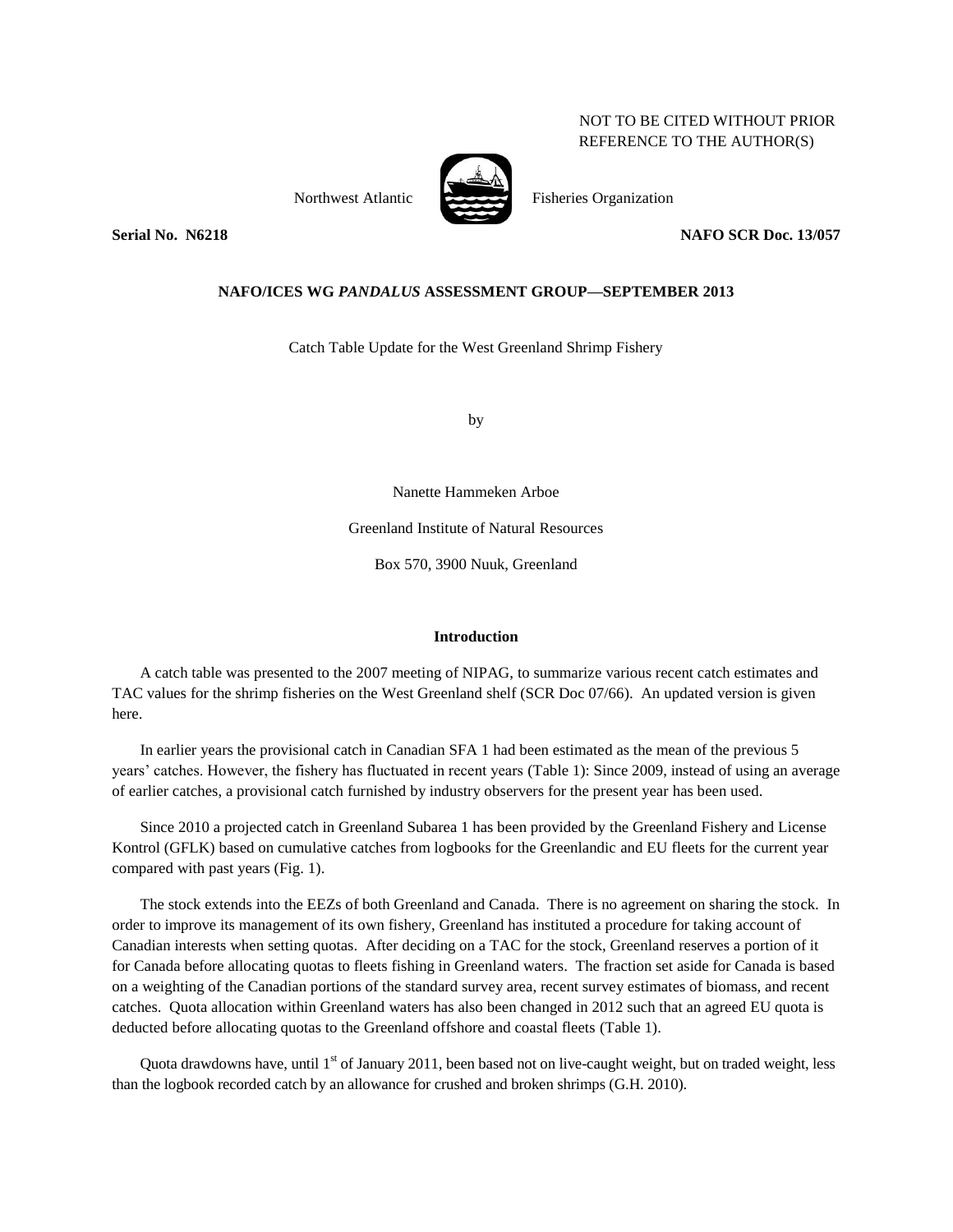A licence holder who fishes out his quota may apply to start fishing the following year's quota from the  $15<sup>th</sup>$  of November and licence holders with quotas unfished at the end of the year may apply to fish them until the  $30<sup>th</sup>$  of April in the following year (G.H. 2012). These concessions have in earlier years led to accumulation of unfished quotas.

Owing to reduced TACs for the Greenlandic fleet in recent years, (both because of a decreasing shrimp stock and the new way of allocating quotas implemented by the Greenlandic Government starting in 2012) and because the quota drawdowns since 2011 have been based on the actual amount of shrimps caught, the inshore fleet started fishing on its 2013 quota before the end of 2012 (Table 2).

In recent years the capacity of the Greenland Offshore fleet has been reduced and part of its quota has been sold to the Greenland Inshore fleet.

In 2013, cumulative transactions up to day 180 show 2013 to be falling between the catches in 2002 and 2003, which were between 100 000 tonnes and 105 000 tonnes (Fig. 1).

#### **Acknowledgements**

I thank Mads Rossing Lund of the Greenland Fishery and Licence Control (GFLK) for providing the data and figure on cumulative catches for the Greenlandic fleet and Tim Siferd from the Canadian Department of Fisheries and Oceans (DFO) for providing the information on the catches in 2012 and 2013 for the Canadian fleet.

### **References**

- KINGSLEY, M.C.S 2007. Catches of Northern Shrimp (*Pandalus borealis*) off West Greenland, 1999-2006. NAFO SCR Doc. 07/66, Ser. No. 5451. 4 pp.
- G.H. 2010 Selvstyrets bekendtgørelse nr. 20 af 16. december 2010 om kontrol med kystnært fiskeri efter rejer. [http://www.lovgivning.gl/gh.gl-love/dk/2010/bkg/bkg\\_nr\\_20-2010\\_dk.htm](http://www.lovgivning.gl/gh.gl-love/dk/2010/bkg/bkg_nr_20-2010_dk.htm)
- G.H. 2010 Selvstyrets bekendtgørelse nr. 18 af 9. december 2010 om kontrol med havgående fiskeri. [http://www.lovgivning.gl/gh.gl-love/dk/2010/bkg/bkg\\_nr\\_18-2010\\_dk.htm](http://www.lovgivning.gl/gh.gl-love/dk/2010/bkg/bkg_nr_18-2010_dk.htm)
- G.H. 2012 Selvstyrets bekendtgørelse nr. 1 af 2. februar 2012 om licens og kvoter til fiskeri. [http://www.lovgivning.gl/gh.gl-love/dk/2012/bkg/bkg\\_nr\\_01-2012\\_dk.htm](http://www.lovgivning.gl/gh.gl-love/dk/2012/bkg/bkg_nr_01-2012_dk.htm)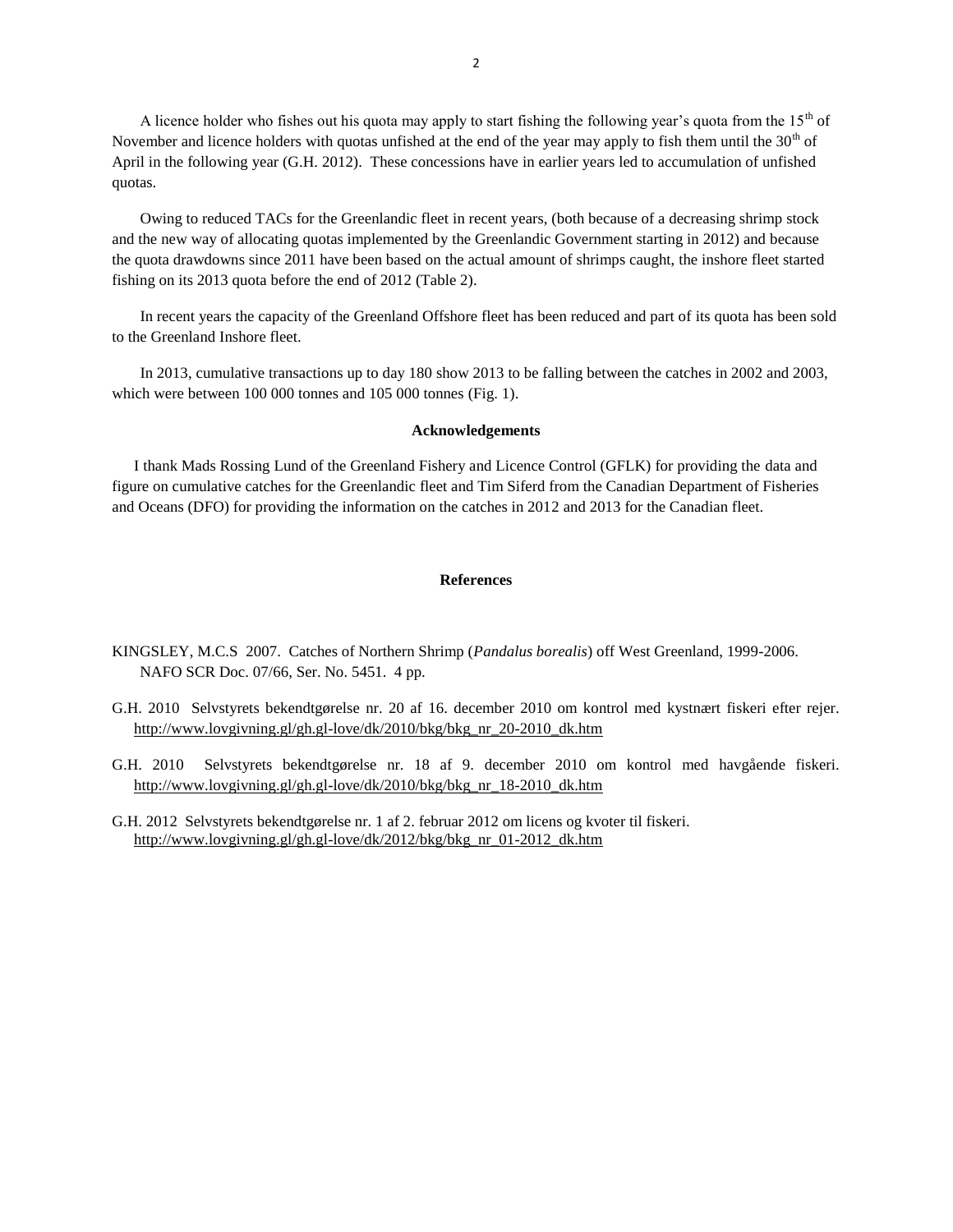| Source (date last fetched)                    | 2005     | 2006     | 2007     | 2008           | 2009        | 2010     | 2011     | 2012     | 2013    |
|-----------------------------------------------|----------|----------|----------|----------------|-------------|----------|----------|----------|---------|
| GFLK <sup>†</sup> year (13-08-21) (SA 1)      | 129 647  | 127 327  | 123 126  | 132 213        | 120 024     | 114 314  | 118.148  | 113 257  |         |
| $STATLANT# (SA1) (13-08-19)$                  | 149 978  | 153 188  | 142 245  | 148 550        | 133 561     | 123 973  | 122 061  | 114 958  |         |
| Logbooks, SA 1 $(13-08-14)^{\frac{1}{4}}$     | 147 687  | 150 533  | 139 657  | 153 889        | 135 029     | 128 108  | 122 655  | 115 963  |         |
| $STATLANT# (0A) (13-08-19)$                   | 6410     | 3788     | 1878     | $\theta$       | 429         | 5206     | 1134     | 12       |         |
| DFO quota report SFA1 <sup>§</sup> (13-08-19) | 6921     | 4127     | 1945     | $\overline{0}$ | 220         | 5882     | 1296     | 5        |         |
| DFO, Observer logbooks <sup>¤</sup>           | 6088     | 3589     | 2024     | $\overline{0}$ | 167         | 5326     | 1330     | 5        |         |
| Total Catch for 2013 Assessment               | 156 899s | 157 315s | 144 190s | 153 8891       | 135 4581    | 133 990l | 123 9851 | 115 9751 | 100000p |
| Total Catch for 2012 Assessment               | 156 899s | 157 315s | 144 190s | 153 8891       | 135 4581    | 133 990l | 123 9851 | 110 000p |         |
| Total Catch for 2011 Assessment               | 156 899s | 157 315s | 144 190s | 153 8891       | 135 4581    | 133 9861 | 126 000p |          |         |
| Total Catch for 2010 Assessment               | 156 899s | 157 315s | 144 190s | 152 7491       | 134 890 $l$ | 138 500p |          |          |         |
| Total Catch for 2009 Assessment               | 156 899s | 157 315s | 144 190s | 152 7491       | 108812p     |          |          |          |         |
| <b>TACs</b>                                   |          |          |          |                |             |          |          |          |         |
| Total Greenland SA1 & SFA1                    |          |          |          |                |             |          |          | 105 000  | 90 000  |
| Greenland set-aside for Canada                |          |          |          |                |             |          |          | 3325     | 2737    |
| Greenland SA1 offshore                        | 74 100   | 74 100   | 74 100   | 70 281         | 59 025      | 60 525   | 68 400   | 55 675   | 47 802  |
| Greenland SA1 inshore                         | 55 900   | 55 900   | 55 900   | 53 019         | 51 545      | 50 045   | 51 600   | 42 000   | 36 061  |
| Greenland SA1 EU                              | 4000     | 4000     | 4000     | 4000           | 4000        | 4000     | 4000     | 4000     | 3400    |
| Total Greenland enacted SA1                   | 134 000  | 134 000  | 134 000  | 127 300        | 114 570     | 114570   | 124 000  | 101 675  | 87 263  |
| Canada enacted SFA1 <sup>°</sup>              | 18 4 53  | 18 3 8 0 | 18 417   | 18417          | 18417       | 18417    | 18417    | 16921    | 15 504  |
| Total enacted TAC, SA1 & SFA1                 | 152 453  | 152 380  | 152 417  | 145 717        | 132 987     | 132 987  | 142 417  | 118 596  | 102 767 |
| Advised by SC                                 | 130 000  | 130 000  | 130 000  | 110 000        | 110 000     | 110 000  | 120 000  | 90 000   | 80 000  |

Table 1: Annual catch and TAC data (tonnes) for the fishery for Northern Shrimp on the West Greenland shelf.

<sup>†</sup> quota drawdowns recorded in the GFLK data base;<sup>#</sup> species PRA (Northern Prawn) and PAN (Pandalid shrimps). <sup>‡</sup> since 2004 legally required to be 'live weight' and includes discards; the catch is from January through June in 2013, the data fetched in August 2013 was used to update existing files held by Grønlands Naturinstitut; <sup>§</sup> Canadian Shrimp Fishing Area 1 is NAFO Division 0A east of longitude 60°30'W; <sup>¤</sup> provided for 1999–2005 through David Orr in St John's, for 2006–12 through Tim Siferd in Winnipeg. *l* logbooks*, s* STATLANT + DFO Commercial Statistics*, p* provisional; by distribution list from DFO.